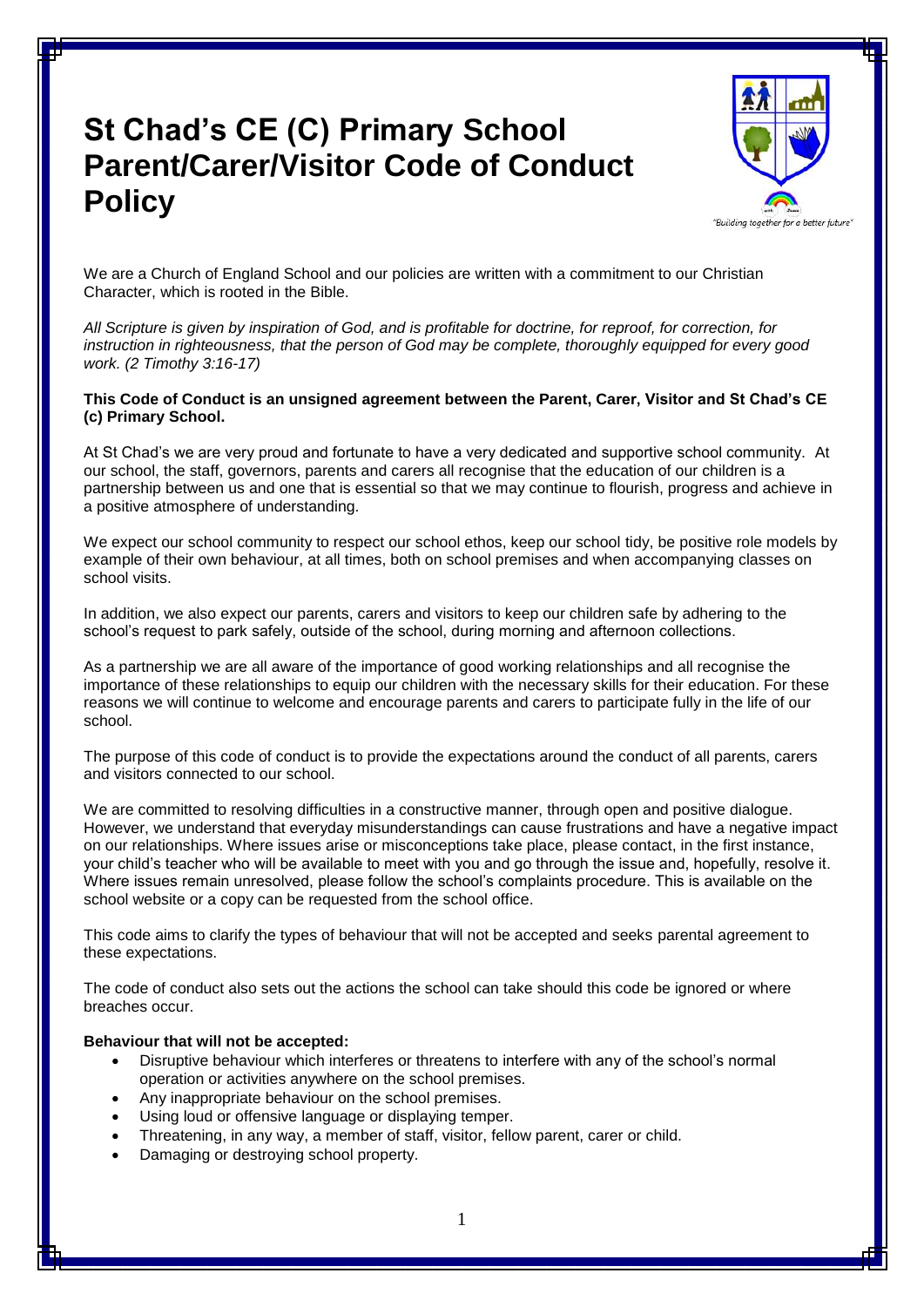- Sending abusive or threatening emails, texts, voicemails, phone messages or other written communications (including social media) to anyone within the school community.
- Defamatory, offensive or derogatory comments regarding the school or any of the pupils, parents, staff or governors at the school on Facebook or other social media sites.
- The use of physical, verbal or written aggression towards another adult or child. This includes physical punishment of your own child on school premises.
- Approaching someone else's child in order to discuss or chastise them because of the actions of this child towards their own child (such an approach to a child may be seen to be an assault on that child and may have legal consequences).
- Smoking, taking illegal drugs or the consumption of alcohol on school premises (alcohol may only be consumed during authorised events).
- Dogs being brought on to the school premises (other than guide dogs).

Should **any** of the above occur on school premises or in connection with school, the school may feel it is necessary to take action by contacting the appropriate authorities or consider excluding the offending adult from entering the school premises.

#### **Social Media - 'Think before you post'**

Most people take part in online activities and social media. It's fun, interesting and keeps us connected. However, we ask that common sense is always applied, when discussing school life online. We ask that social media, whether public or private, should not be used to fuel campaigns and voice complaints against the school, school staff, parents or children. We take very seriously inappropriate use of social media by a parent to publicly humiliate or criticise another parent, member of staff or child.

#### **Online activity which we consider inappropriate:**

- Identifying or posting images or videos of children.
- Abusive or personal comments about staff, governors, children or other parents.
- Posting defamatory or libellous comments.
- Emails circulated or sent directly with abusive or personal comments about staff or children.
- Using social media to publicly challenge school policies or discuss issues about individual children or members of staff.
- Threatening behaviour, such as verbally intimidating staff, or using bad language.
- Breaching school security procedures.

At our school we take our safeguarding responsibilities seriously and will deal with any reported incidents appropriately in line with the actions outlined above.

Thank you for abiding by this code of conduct in our school. Together we will create a positive and uplifting environment, not only for the children, but also for all who work and visit our school.

It is important for parents and carers to make sure any persons collecting their children are also aware of this policy.

## **What happens if someone ignores or breaks the code of conduct?**

In the event of any parent, carer or visitor of the school breaking this code then proportionate actions will be taken as follows:

In cases where the unacceptable behaviour is considered to be a serious and potentially criminal matter, the concerns will in the first instance be referred to the Police. This will include any or all cases of threats of violence and actual violence to any child, staff or governor in the school, this will also include anything that could be seen as a sign of harassment of any member of the school community, such as any form of insulting social media post or any form of social media cyber bullying. In cases where evidence suggests that behaviour would be tantamount to libel or slander, then the school will refer the matter to the County Council's Legal Team for further action. In cases where the code of conduct has been broken but the breach was not libellous, slanderous or a criminal matter, then the school will send out a formal letter to the parent or carer with an invite to a meeting.

If the parent or carer refuses to attend the meeting then the school will write to the parent or carer informing them that they must stop the behaviour causing the concern and warn that should they continue with this, then